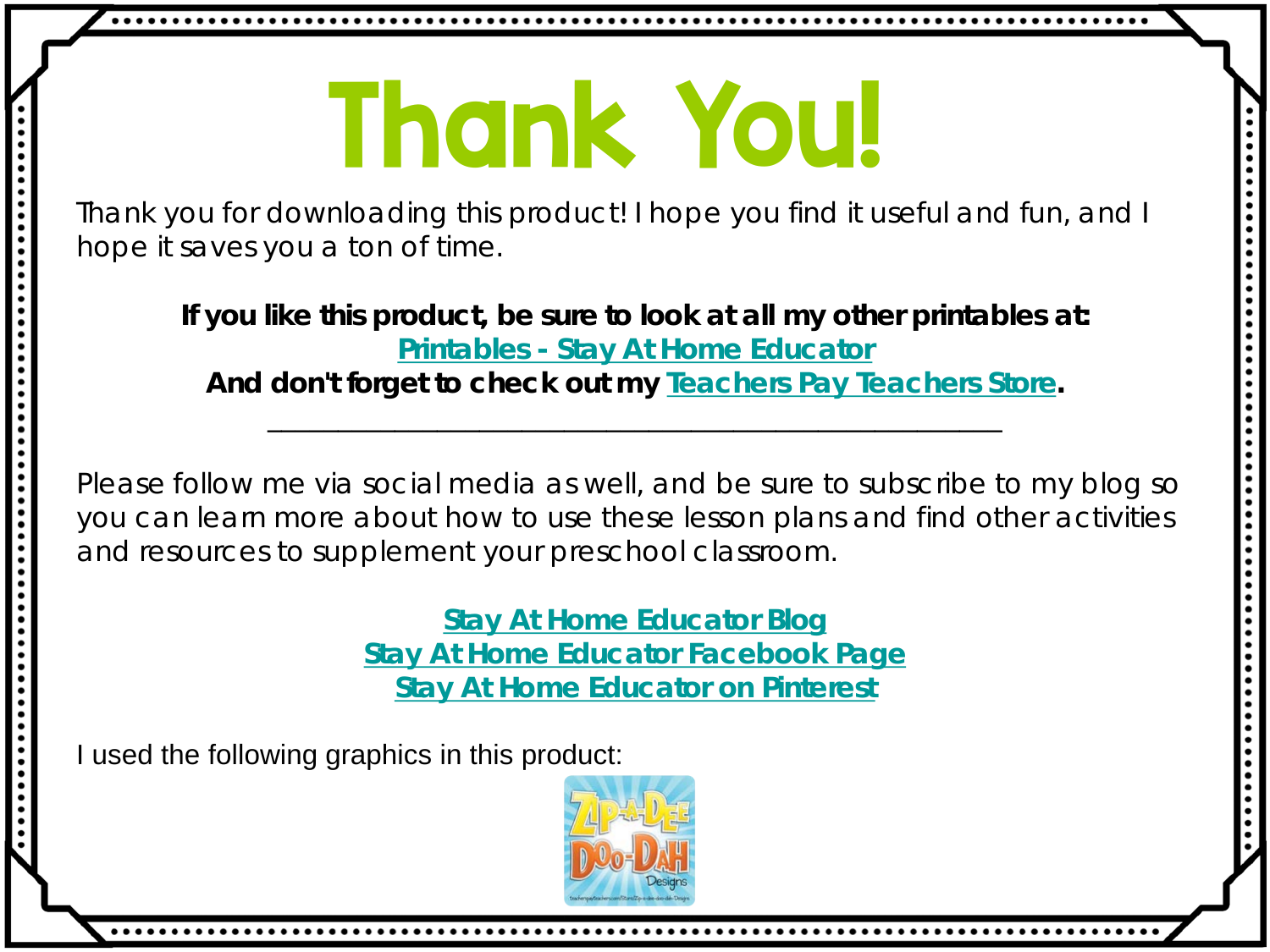## Terms and Conditions of Use

**This file is for personal, classroom or public library use only**. By using them, you agree that you will not copy or reproduce the files except for your own personal, non-commercial use. .............

**Modification of terms.** I have the right to modify the terms of this Agreement at any time; the modification will be effective immediately and shall replace all prior Agreements.

| You may                                                                                                                                                                                                                                                                                                                  | You may NOT                                                                                                                                                                                                                                                                                                                                                                                                                                                                                              |
|--------------------------------------------------------------------------------------------------------------------------------------------------------------------------------------------------------------------------------------------------------------------------------------------------------------------------|----------------------------------------------------------------------------------------------------------------------------------------------------------------------------------------------------------------------------------------------------------------------------------------------------------------------------------------------------------------------------------------------------------------------------------------------------------------------------------------------------------|
| • Print as many copies as you'd like to use in<br>your classroom, home or public library.<br>• Post online about a printable (for<br>example—take a picture of your child or<br>student using it), giving proper credit to<br>Stay At Home Educator LLC and must link<br>back to the original source for<br>downloading. | • Claim my files as your own.<br>• Alter my electronic files in any way.<br>• Sell or in anyway profit from my electronic<br>files.<br>• Print my files and then sell the printed<br>copies to others.<br>• Store or distribute my files on any other<br>website or another location where others<br>are able to electronically retrieve them (for<br>example: Dropbox, 4Shared, Mediafire,<br>Facebook groups and forums, etc.).<br>• Email my files to anyone or transmit them<br>in any other fashion |